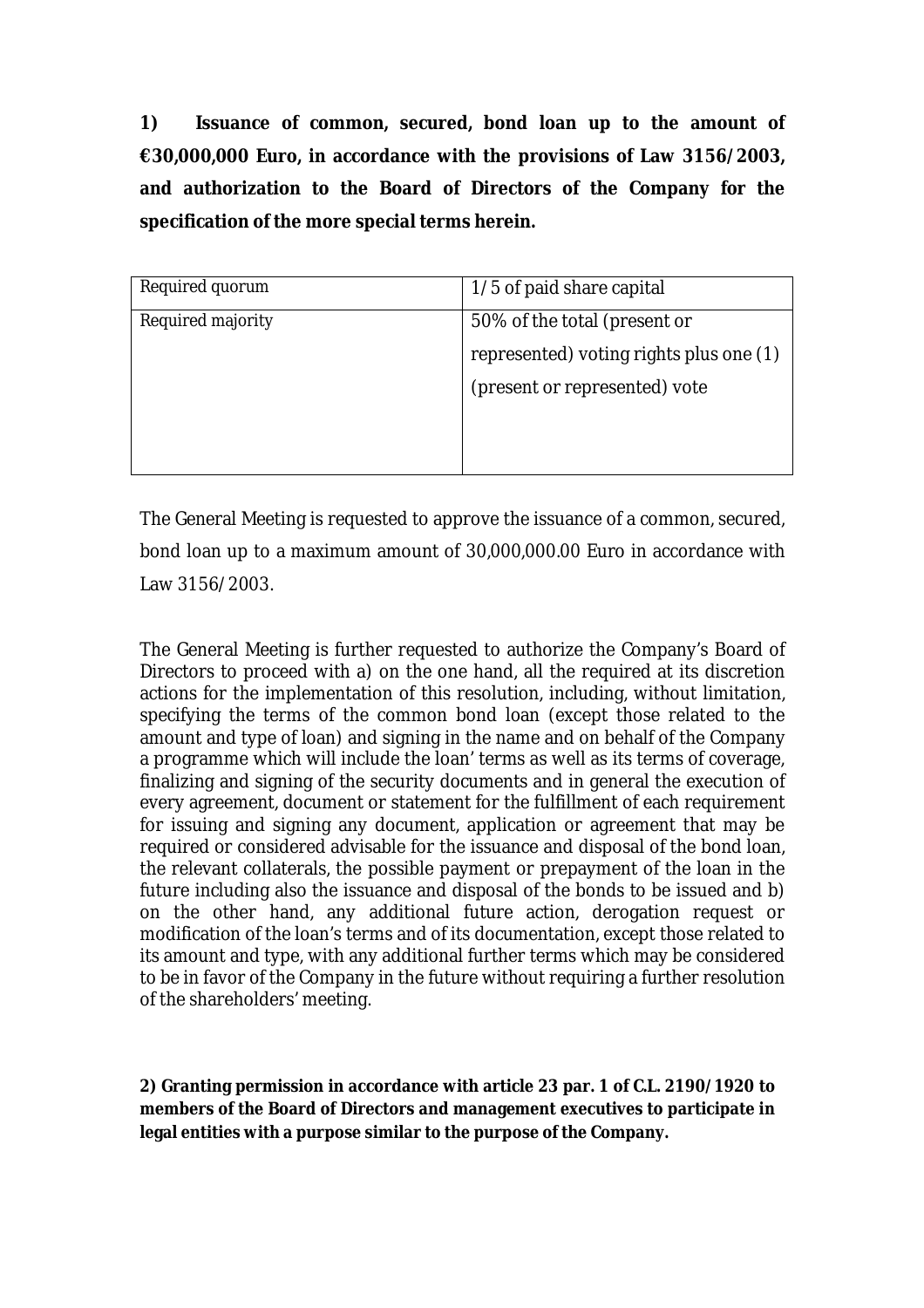| <b>Required quorum</b>   | $1/5$ of the paid share capital                                                                              |
|--------------------------|--------------------------------------------------------------------------------------------------------------|
| <b>Required majority</b> | 50% of the total (of the present or represented) voting<br>rights plus one (1) (present or represented) vote |

The General Meeting is requested to grant permission, in accordance with article 23 par. 1 of C.L. 2190/1920, in order for the member of the Board of Directors of the Company, Mr Panagiotis Allagiannis to be able to participate as the President of the board of directors of the company "KALYMNOS AQUACULTURE S.A." (which is a subsidiary company of "DIAS AQUACULTURE S.A.").

In any case, the General Meeting is requested to grant permission to the members of the Board of Directors of the Company or its management executives in order for them to participate or provide services to the Company's subsidiary or affiliated companies.

| <b>Required quorum</b>   | $1/5$ of the paid share capital                                                                              |
|--------------------------|--------------------------------------------------------------------------------------------------------------|
| <b>Required majority</b> | 50% of the total (of the present or represented) voting<br>rights plus one (1) (present or represented) vote |
| Veto right               | 1/20 of the represented share capital                                                                        |

**3) Approval of agreements in accordance with article 23a of C.L. 2190/1920.**

The General Meeting is requested to approve, in accordance with article 23a of C.L. 2190/1920, the employment agreement of fixed term dated 11.12.2015 between the Company and the member of the Board of Directors and Managing Director of the Company Mr Mihalis Panagis.

Following the decision of the Board of Directors of the Company dated 3.12.2015, the Company and Mr Mihalis Panagis on 11.12.2015 entered into an employment agreement, the term of which was agreed to commence upon its signing (namely on 11.12.2015) and end on 31.12.2016. Such term of the agreement may be renewed for one (1) year unless the Company does not wish so and provided that it informs Mr Panagis accordingly and in writing at least two (2) months prior to the expiry of the agreement.

The total annual gross earnings of Mr Panagis were agreed to amount to two hundred and sixty five thousand ( $\epsilon$ 265,000.00) Euro and to be paid in fourteen (14) monthly payments.

Mr Panagis shall be entitled to use a corporate credit card up to the amount of one thousand seventy hundred and fifty  $(E1,750.00)$  Euro per month. Further, the Company shall provide Mr Panagis a mobile phone as well as a corporate car for free.

In addition, it is provided that the Company shall pay Mr Panagis within the first ten days of March, an annual bonus amounting to 50% of the total annual gross earnings, which will depend on the achievement of the Company's goals in relation to the annual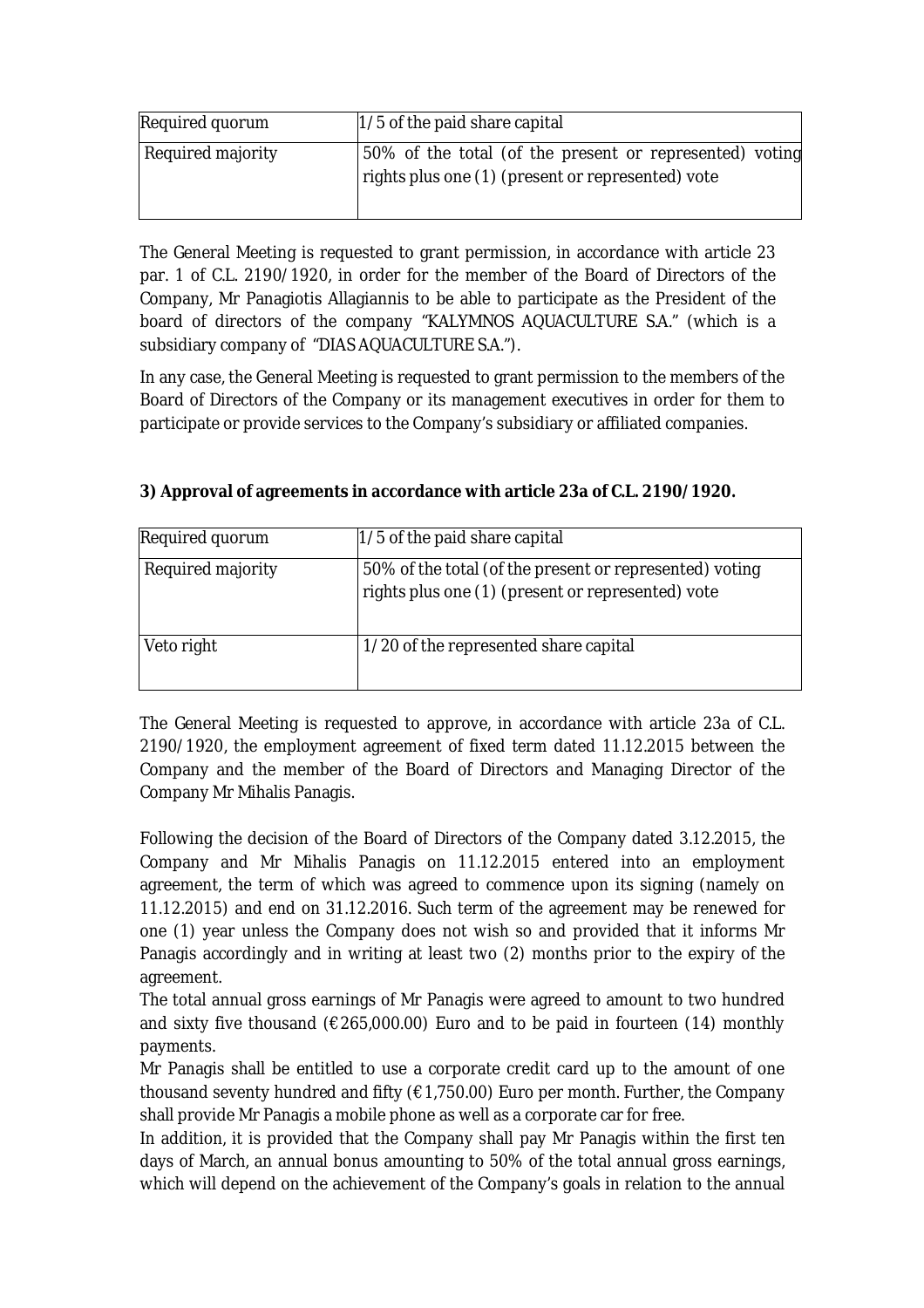budget of the Company approved by the Board of Directors and in accordance with the specific provisions of the agreement dated 11.12.2015.

Finally, the agreement provides for the non-compete obligation of Mr Panagis, namely his obligation not to be employed, directly or indirectly, either by virtue of an employment relationship or a counsel relationship, by a company of similar activity to that of the Company for a period of six (6) months after the end of his employment relationship with the Company. For that purpose, he will receive from the Company as a compensation an amount equal to three (3) monthly gross earnings during the month within which the agreement ends.

**4) Supplementation - specification of the authorization of the General Meeting of the shareholders of the Company granted to the Board of Directors on 25.06.2015, with regard to the increase of the Company's share capital which was resolved on the same date, in order to determine the offer price of the shares in accordance with article 13 par. 6 of C.L. 2190/1920. Ascertainment that the condition set by the resolution of the General Meeting of the Company's Shareholders dated 25.06.2015 has been met. Ascertainment that the abolition of the pre-emptive right of the existing shareholders of the Company in this share capital increase is unnecessary, provided that this is an increase through contribution in kind, in which no pre-emptive right of the existing shareholders is acquired in accordance with the Law and the Company's Articles of Association.** 

| <b>Required quorum</b>   | 2/3 of the paid share capital                                                                           |
|--------------------------|---------------------------------------------------------------------------------------------------------|
| <b>Required majority</b> | $2/3$ of the total (present or represented) voting rights plus<br>one (1) (present or represented) vote |

Following the Annual General Meeting of the Company's shareholders dated 25.06.2015, during which, *inter alia*, the increase of the share capital by 12,378,594.00 Euro was decided, through contribution in kind of all assets, as well as of part of the liabilities of the company "DIAS AQUACULTURE S.A.", in accordance with article 106i of the Bankruptcy Code, with the issuance of 41,261,980 new common registered shares with a nominal value of 0.30 Euro per share, as well as the relevant amendment of article 5 of the Company's Articles of Association, and following the issuance of the decision of the Athens Multi-member Court of First Instance no. 185/2016, by virtue of which the condition which had been set by the resolution of the General Meeting of the Company's shareholders dated 25.06.2015 was met, the General Meeting is requested, following a proposal of the Board of Directors, to supplement – specify the authorization of the General Meeting of the Company's shareholders to the Board of Directors of the Company, in order for the Board of Directors to determine the offer price of the aforementioned shares in accordance with article 13 par. 6 of C.L. 2190/1920 (the